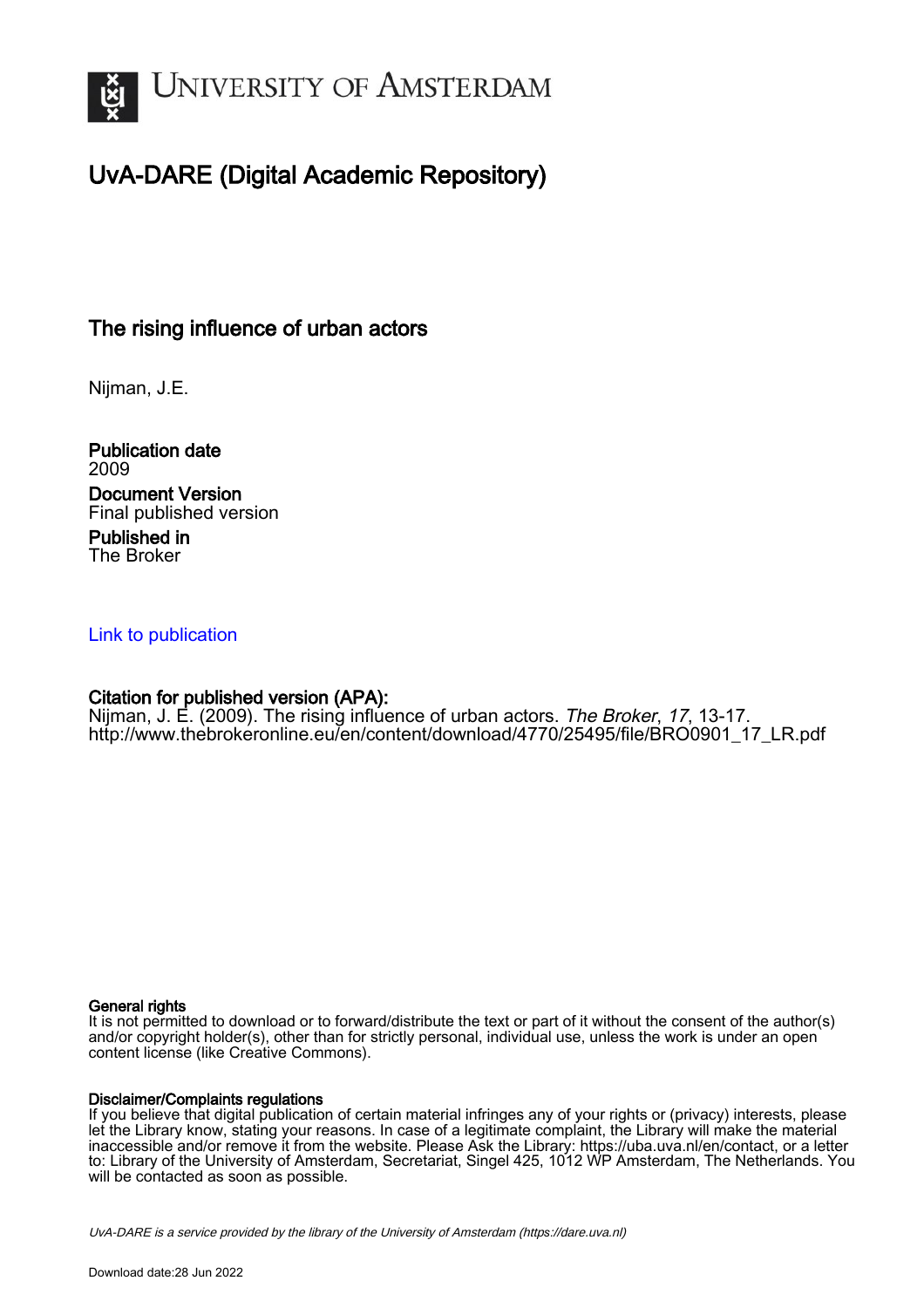# **The rising influence of urban actors**

It is time to recognize cities as global actors. City networks are reaching across the globe and local city governments are collaborating on crucial environmental issues. Coordinating policy at a local level, they are increasingly taking the lead in tackling global problems such as climate change.

City governments are increasingly operating at an international level. They are responding to the negative impacts of globalization and taking up an independent global governance role to balance the economic forces influencing urban development. In December 2009, city delegations from around the world are gathering in Copenhagen for the UN climate change conference. Cities will lobby governments as they negotiate a new climate deal. They will also hold a parallel city summit. It seems that cities – their governments and their communities – are seeking ways to participate in global processes that have a knock-on effect *within* city borders.

Globalization has many implications for cities. Globalization affects cities everywhere. Globalization takes place *in* our cities: it has a *locus*, a place. Saskia Sassen, professor of sociology at Columbia University, USA, and the London School of Economics, UK, coined the term 'global city'. Her work reconnects globalization with 'place' and grounds it in urban locality.1 Sassen writes about a network of 'global cities' – London, New York, São Paulo, Tokyo and Amsterdam – where globalization processes are local and concrete, controlled by city-based multinational corporations and legal and financial services. Globalization has to take place in globally-*connected* cities, Sassen believes. The global city is the funnel for financial-economic globalization and a crucial hub in the global economy, by definition functioning within the global network of strategic sites.

Sassen asks: 'Why does it matter to recover place in analyses of global economy, particularly place as constituted in major cities? Because it allows us to see the multiplicity of economies and work cultures in which the global information economy is embedded. It also allows us to recover the concrete, localized processes through which globalization exists and to argue that much of the multiculturalism in large cities is as much a part of globalization as is international finance'.

By **Janne Nijman**, senior lecturer and researcher at the International Law Department, University of Amsterdam and research fellow at the Amsterdam Centre for International Law, the Netherlands.

Global city research initially focused on developed countries but with globalization it now includes developing countries. How is globalization impacting on developing nations? Does the global city idea apply to Cairo, Shanghai or cities in sub-Saharan Africa?

Global cities function as corporate sites from where powerful businesses control capital and labour flows. This provokes cities and their governments to advocate for (public) power, sustainability and justice within their borders. City governments are taking action: they feel empowered by their role within the global economy and react to the local impacts of globalization. Cities are gradually becoming *agents* of change within global governance structures.

The 21st century is the century of urbanization and the pressure on cities will increase. It seems certain that urbanization is integral to globalization. Today, over 50% of the world's population lives in cities; by 2030 this figure will rise to 60% and by 2050 70% will live in cities. Urbanization is a global phenomenon but is taking place more rapidly in Africa and Asia than anywhere else.

The key challenge of the 21st century, according to the UN, will be 'to make both globalization and urbanization work for all the world's people, instead of benefiting only a few'. For this to happen, cities will have to change their urban spaces, services and infrastructure and governance arrangements to accommodate a massive influx of people. As the latest global

#### **Future figures**

By 2025, the urban population in developing regions is expected to increase annually by 53 million (2.27%), compared with 3 million (0.49%) in developed countries. New megacities (over 10 million people) and hyper cities (over 20 million) will also emerge. Most new urban growth, however, will occur in smaller, often institutionally weak, settlements of between 100,000 and 250,000 people. Megacities are now appearing in developing countries and by 2025 the list will include Cairo, Dhaka, Jakarta, Karachi, Lagos and Mumbai. Mega and hypercities will be the city-states of the 21st century. In developing countries, urbanization usually goes hand in hand with extreme poverty: by 2030, over 2 billion people will be living in slums.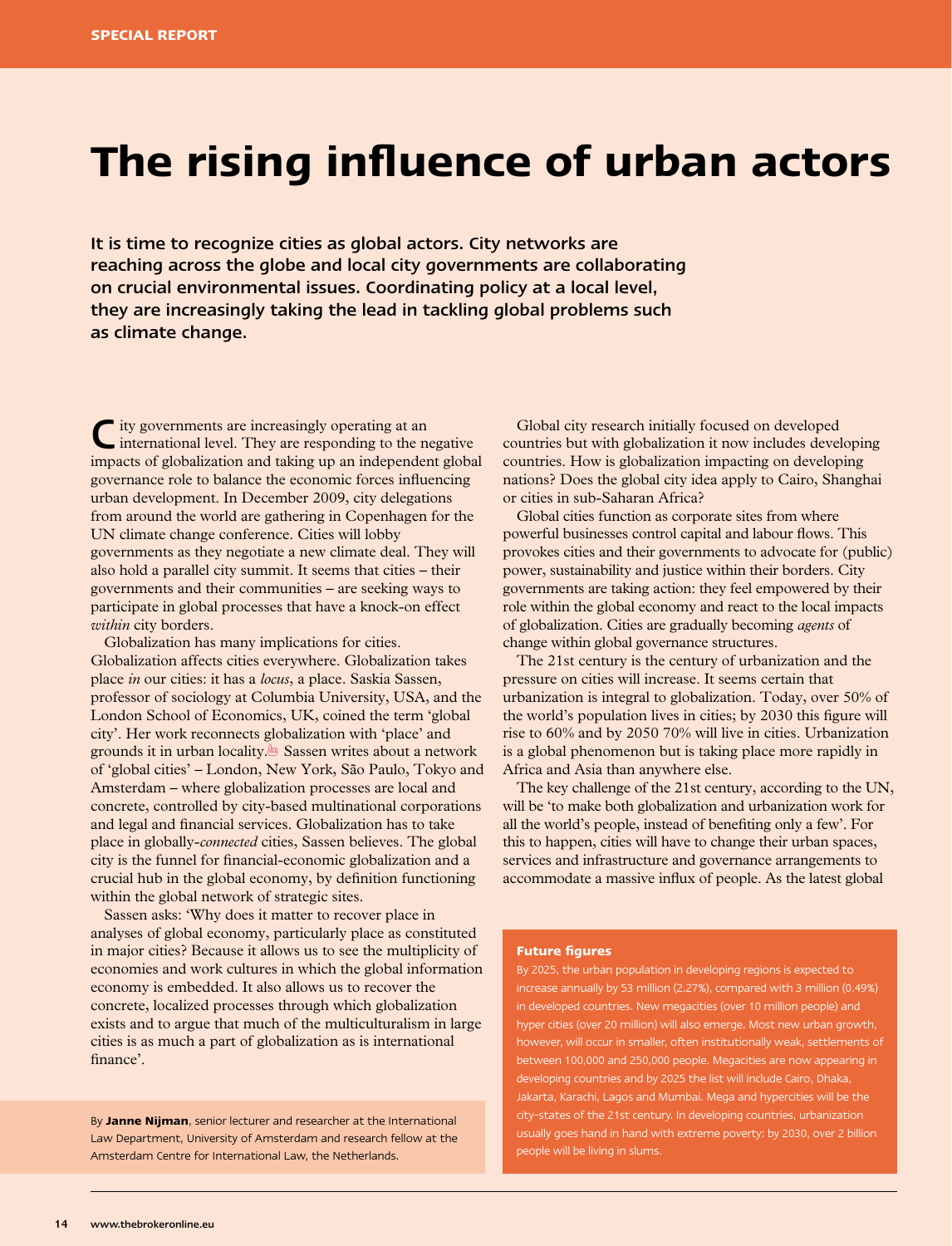

*City planners hope to build this 600-metre-high ecosystem to feed the population of New York, USA.* 

report on human settlements from UN-Habitat argues, new forms of urban planning will be an indispensable tool for city governments.<sup>1</sup> The 'market' philosophy that has pushed planning into the margins of urban governance cannot solve today's global problems: pollution, poverty, social instability and inequality, which are most acutely felt in the most densely populated cities. These challenges are acting as a wake-up call to cities and their governments to fight climate change and help achieve the Millennium Development Goals, to participate more actively and more independently in global governance structures. In short, to take control.

Decentralization is also contributing to cities' ability to carve out a niche for themselves within the global order. Local autonomy is a popular governance stance among European governments and international organizations such as the World Bank and UN. Cities and international organizations are advocating local autonomy, thereby strengthening local democracy and contributing to a gradual transformation of global governance structures. Cities all over the world, for example, have joined forces in the NGO, United Cities and Local Governments (see box right).

#### **Cities take centre stage**

Cities are redefining their role *vis à vis* global governance. This is increasingly visible in three areas:

- transnational inter-city relations
- interactions between local governments and global institutions
- international law.

#### *Transnational inter-city relations*

'International relations' are no longer exclusive to states. Major cities such as Amsterdam, Atlanta, Beijing, Kyoto, Johannesburg, New York, Pretoria, Seattle, Shanghai and Taganrog have established international relations or foreign affairs offices. Their responsibilities include trade missions, foreign investments, development cooperation, cultural exchanges and the city's 'foreign policy', as well as their relations with global institutions such as the UN, NGOs and city networks. Some have even set up missions abroad: the Yokohama-Mumbai liaison office represents the government of the city of Yokohama in Mumbai in order to support Japanese business there and to attract Indian investment to Yokohama.

The growing bilateral cooperation between cities builds on twinning or sister cities, particularly popular in China and Australia, because it supposedly accommodates the

#### **United Cities and Local Governments**

UCLG represents cities within global institutions, most notably within UN organizations. It has influenced UN-Habitat, in particular, to promote decentralization as a core element of good governance. UCLG, UN-Habitat and the Advisory Group of Experts on Decentralization (AGRED) were involved in drafting the guidelines on decentralization and the strengthening of local authorities to promote good governance at all levels and to strengthen local authorities. Decentralization paves the way for democracy and political participation and acts as a counterbalance to globalization. 'Cities and towns hold the potential to maximize the benefits and to offset the negative consequences of globalization', according to UN-Habitat. Global cities are standing up and claiming a role for themselves in multi-level global governance, in this rapidly globalizing and urbanizing world.

**>**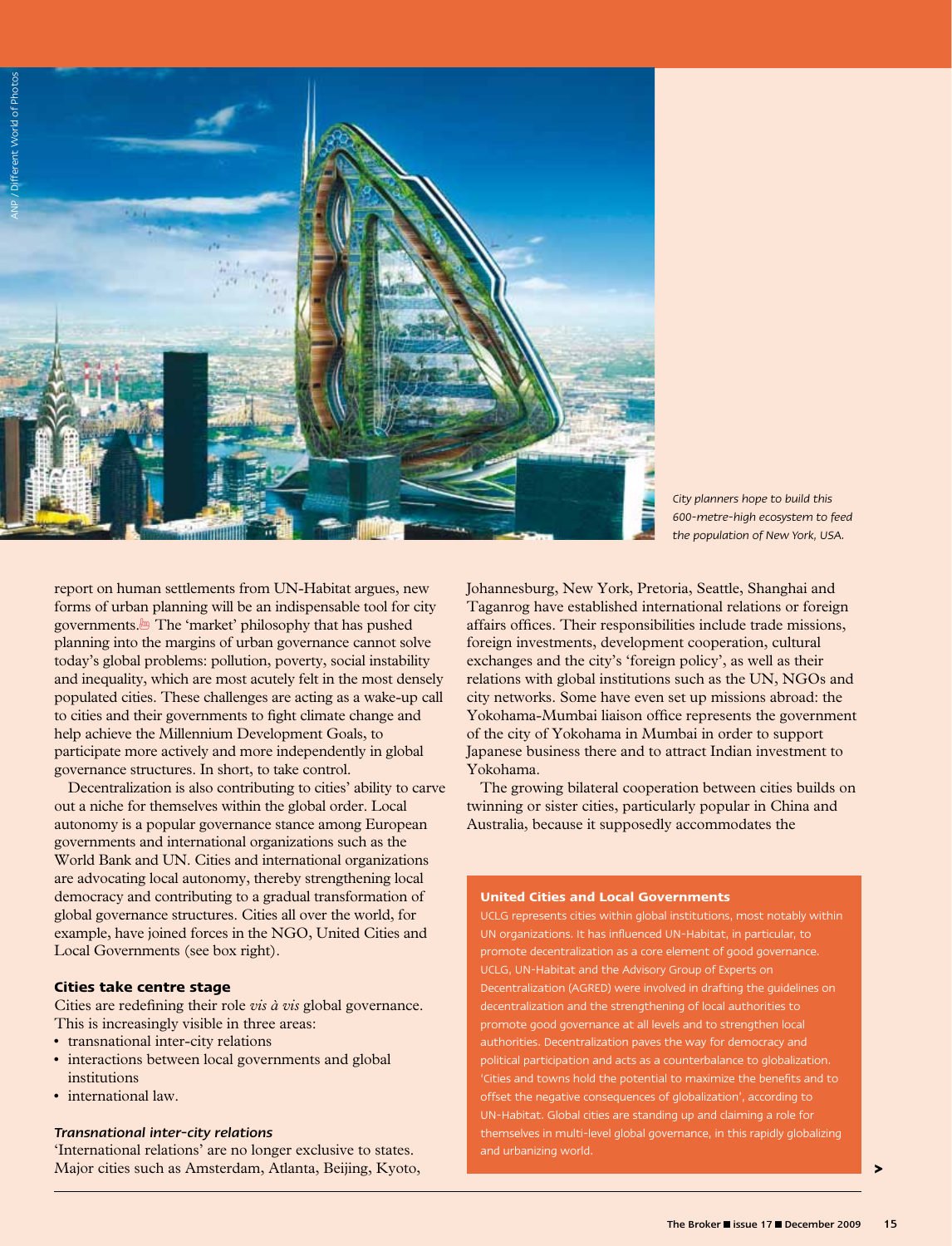

*Dubai ordered the design of Ziggurat, a futuristic 100% self-sufficient city.*

Confucian principle of *guanxi* – relationships as the basis for doing business – and facilitates market entry. Chinese cities (and Asian cities in general) are particularly active in seeking 'sister cities' for economically strategic alliances.

Wilbur Zelinksky, emeritus professor at Pennsylvania State University, writes of 'an emphatic positive correlation between number (and probably intensity) of twinnings and level of socio-economic development at both the intra- and international scale, as well as an apparent inverse relationship between size of place and level of local interest'. And for sustainable sister-city relations, it has been pointed out that 'municipal-community entrepreneurship' is needed, a mix of city government and (business) community action.<sup>19</sup>

Cities are increasingly organizing transnational cooperation through multilateral city networks, notably in relation to climate change and sustainable development. Exchange of information and sharing best practices is an important objective, as is obtaining clout with regional and global institutions. The Asian Network of Major Cities 21 aims 'to strengthen Asian identity and enhance the importance of Asia in the international community by strengthening bonds and cooperation amongst major Asian cities... to enable major fellow Asian cities to mutually share their knowledge and experience of common problems ... to make it possible for the positive outcomes of these projects to be fed back to regions, citizens and companies... which will in turn contribute to social and economic development in Asia'. Likewise, Eurocities aims to influence and cooperate with EU institutions.

#### *Local governments and global institutions*

Global institutions and major cities collaborate closely on international law and global policy, bypassing the state. The World Health Organization – the 'network-maker' – in its Zagreb declaration of 2008, put out a plea for a city government representative to participate in member state delegations. And Cities Alliances is an organization in which cities represented by UCLG and bilateral and multilateral development agencies work together to eliminate city slums. UNICEF has developed the child-friendly cities initiative to help local governments take the lead in implementing the UN Convention on the Rights of the Child and sets out how urban governance can conform to it.

UNESCO also works directly with city networks, including the Creative Cities Network, which focuses on cultural, social and economic development, and the International Coalition of Cities against Racism and Discrimination. The latter was launched in 2008 to bring together UNESCO's city networks and help them to implement international law and the resolutions and declarations of international organizations promising to fight discrimination. Such initiatives add to the growing evidence that international organizations view direct relations with cities and local authorities as crucial in implementing the global values and standards they are obliged to promote on a global scale. Without the active involvement of local authorities, this hardly seems possible.

In 2004, the Cardoso panel on UN-Civil Society Relations, proposed by Kofi Annan, the former UN secretary general, made a number of pertinent proposals. The UN General Assembly should debate a resolution 'affirming and respecting local autonomy as a universal principle'. It also proposed greater involvement by local authorities in UN processes. It suggested that the 'Elected Representative Liaison Unit (proposal 16) should liaise with local authorities and their new world association [UCLG] and disseminate lessons of good practice'. The panel considered the UCLG 'an important conduit for representing people at the local level in the system of global governance'. The panel also proposed that: 'the United Nations should regard UCLG as an advisory body on governance matters' (proposal 18). In this vision of global governance, local governments are understood as vehicles of democracy and 'good governance' in a rapidly globalizing and urbanizing world. Such explicit